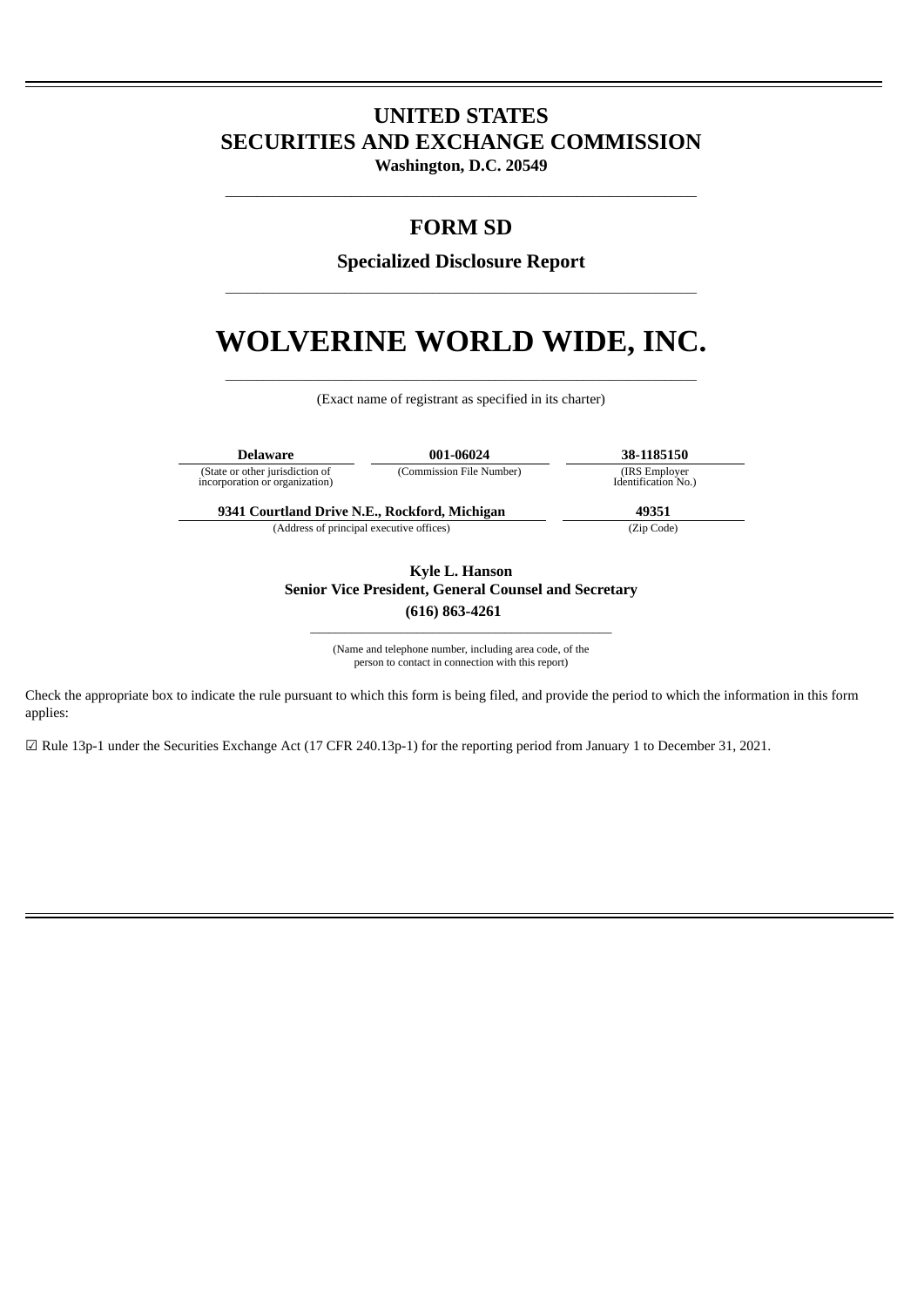## **Section 1 – Conflict Minerals Disclosure**

#### **Item 1.01 Conflict Minerals Disclosure and Report**

A Conflict Minerals Report is provided as an exhibit to this Specialized Disclosure Report on Form SD for Wolverine World Wide, Inc. for the calendar year ended December 31, 2021, as provided for in Rule 13p-1 under the Securities Exchange Act of 1934.

A copy of this Form SD, including the Conflict Minerals Report, is publicly available at www.wolverineworldwide.com under "Investor Relations," "SEC Filings."

### **Item 1.02 Exhibit**

The Conflict Mineral Report described in Item 1.01 is filed as Exhibit 1.01 to this Form SD.

## **Section 2 – Exhibits**

### **Item 2.01 Exhibits**

Exhibit 1.01 - Conflict Minerals Report for the calendar year ended [December](#page-3-0) 31, 2021.

## 2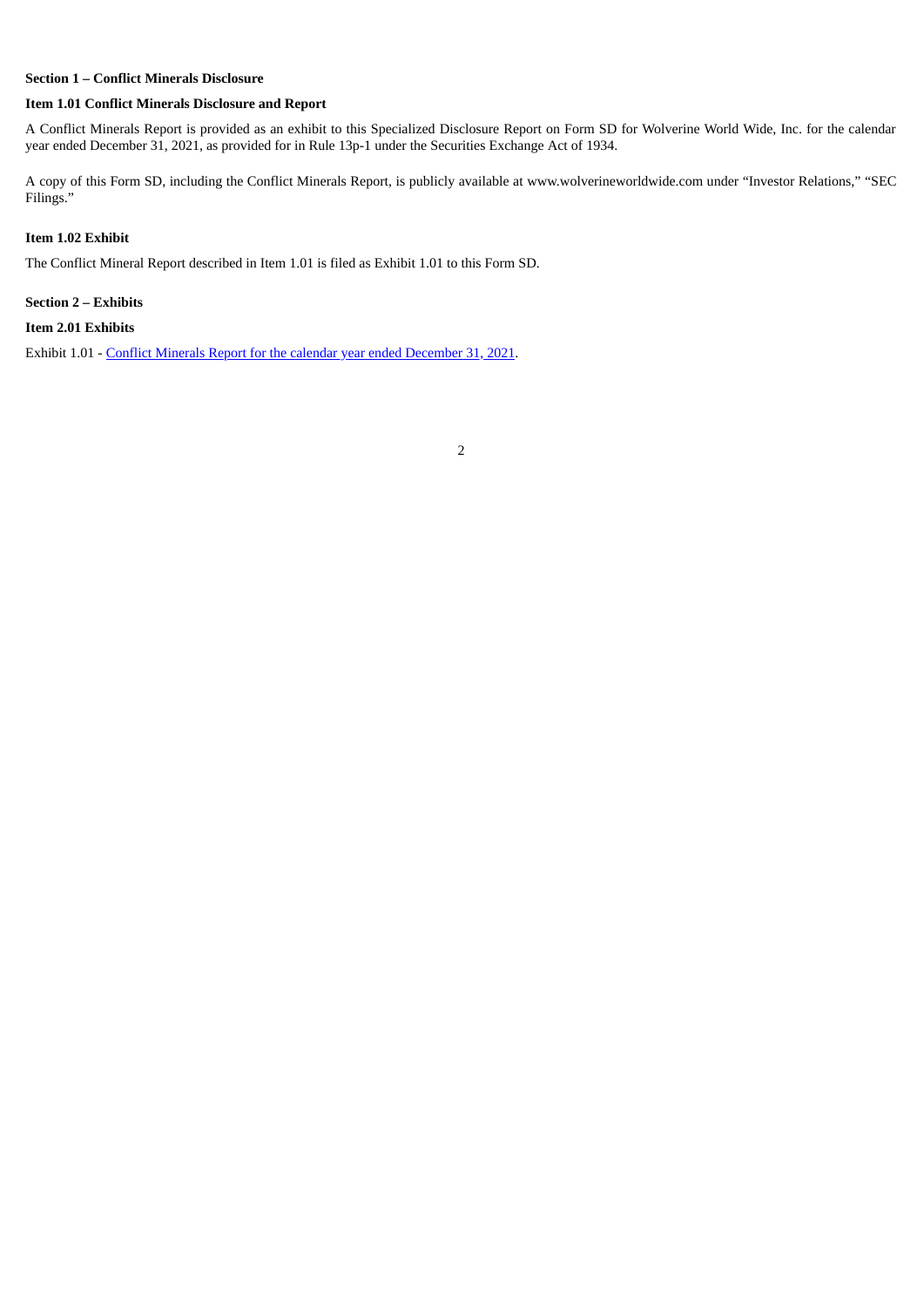## **SIGNATURES**

Pursuant to the requirements of the Securities Exchange Act of 1934, the registrant has duly caused this report to be signed on its behalf by the duly authorized undersigned.

## WOLVERINE WORLD WIDE, INC.

By: /s/ Kyle L. Hanson Date: May 26, 2022

Kyle L. Hanson Senior Vice President, General Counsel and Secretary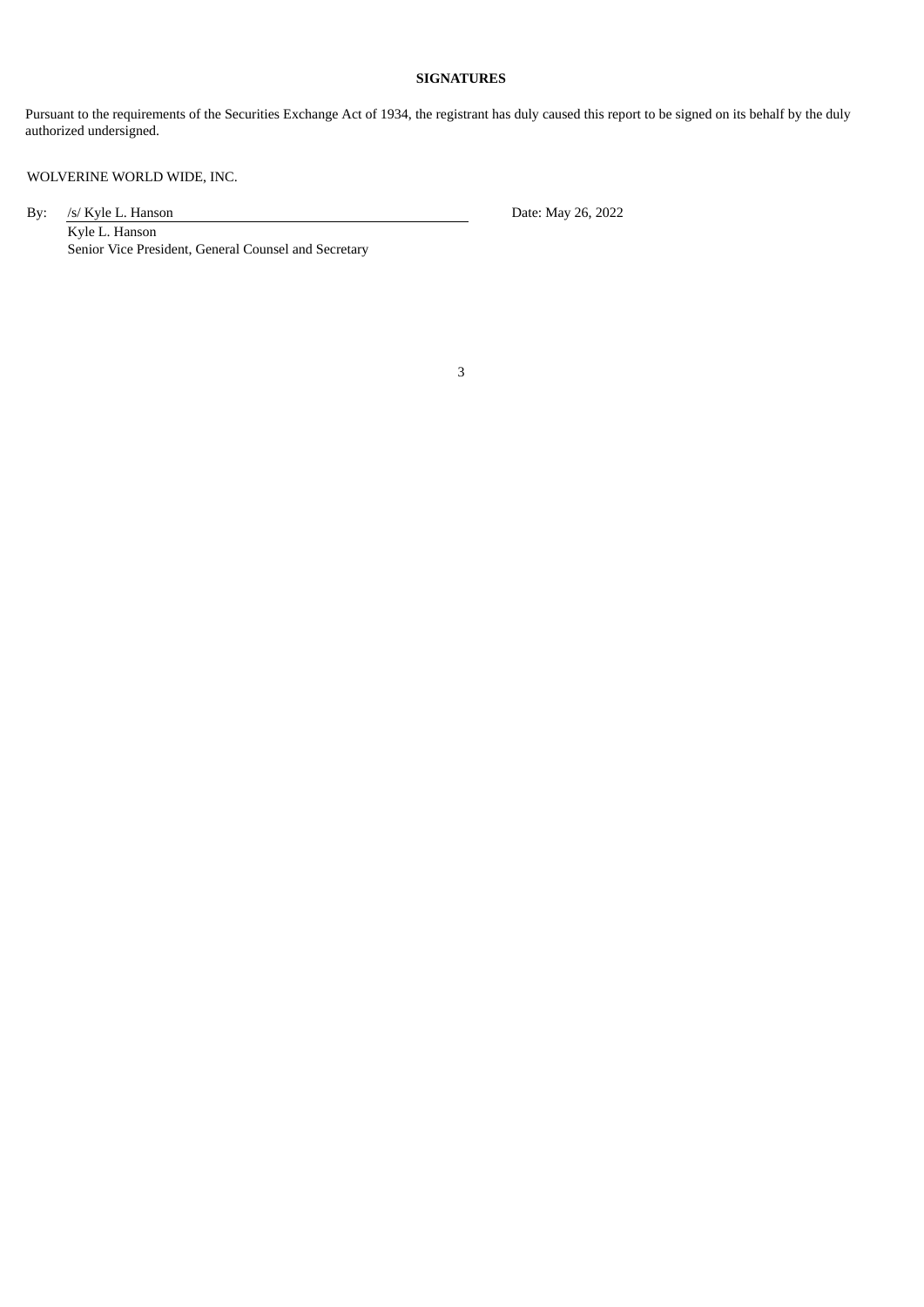## <span id="page-3-0"></span>**Conflict Minerals Report**

Wolverine World Wide, Inc. ("Wolverine," the "Company," "we" or "our") has included this Conflict Minerals Report as an exhibit to its Form SD for the period from January 1, 2021 through December 31, 2021 (the "Reporting Period"), as provided for in Rule 13p-1 under the Securities Exchange Act of 1934, as amended, and Form SD (collectively, the "Conflict Minerals Rule"). The date of filing of this Conflict Minerals Report is May 26, 2022.

As used herein, and consistent with the Conflict Minerals Rule, "Conflict Minerals" or "3TG" are columbite-tantalite (coltan), cassiterite, gold, wolframite and the derivatives tantalum, tin and tungsten, without regard to the location of origin of the minerals or derivative metals. Products the Company manufactured or contracted to manufacture during the Reporting Period for which 3TG are necessary to the production or functionality are referred to herein as "In-scope Products."

### **Business Overview**

Wolverine is a leading designer, manufacturer and marketer of a broad range of quality casual footwear and apparel; performance outdoor and athletic footwear and apparel; children's footwear; industrial work shoes, boots and apparel; and uniform shoes and boots. The Company's portfolio of owned and licensed brands includes *Bates*®, *Cat*®, *Chaco*®, *Harley-Davidson*®, *Hush Puppies*®, *HyTest*®, *Keds*®, *Merrell* , *Saucony , Sperry , Stride Rite* and *Wolverine* . Additionally, Wolverine added *Sweaty Betty* to its portfolio of brands in August 2021. *Sweaty Betty* will be included in Wolverine's 2022 Conflict Minerals Report. ® *® ®* ® ® ® ®

#### **Supply Chain Overview**

Wolverine controls the majority of the units of footwear and apparel manufactured or sourced under Wolverine's brand names. Wolverine's licensees directly control the balance of the remaining units, and the products of Wolverine's licensees are not in-scope for purposes of Wolverine's compliance with the Conflict Minerals Rule. A substantial majority of the units sourced or manufactured by Wolverine are procured from third parties, who contract to manufacture these products for Wolverine, with the balance produced at a Wolverine-owned facility. Wolverine sources a substantial majority of its footwear from numerous third-party manufacturers in Asia Pacific. A substantial majority of the products sold by Wolverine do not contain 3TG and 3TG are not necessary to their functionality or production. Wolverine's In-scope Products contain only necessary tin, which is present in certain alloys that are part of minor components of our footwear and apparel products. The In-scope Products do not contain necessary gold, tungsten or tantalum.

Wolverine and its third-party manufacturers purchase all other raw materials and component parts from a variety of sources. Wolverine is a downstream company that is several levels removed from the mining of any 3TG, and Wolverine does not make purchases of raw ore or 3TG directly from mines, smelters or refiners. However, through the efforts described in this Conflict Minerals Report, and as part of our reasonable country of origin inquiry and due diligence processes, Wolverine seeks to ensure that our suppliers source responsibly. Specifically, Wolverine endeavors in good faith to determine if any of the 3TG necessary to the functionality or production of the products that we manufacture or contract to manufacture originated in the Democratic Republic of the Congo or an adjoining country (collectively, the "Covered Countries"), and, if so, whether they directly or indirectly financed or benefited an armed group. Wolverine does not seek to embargo the sourcing of 3TG from the Covered Countries.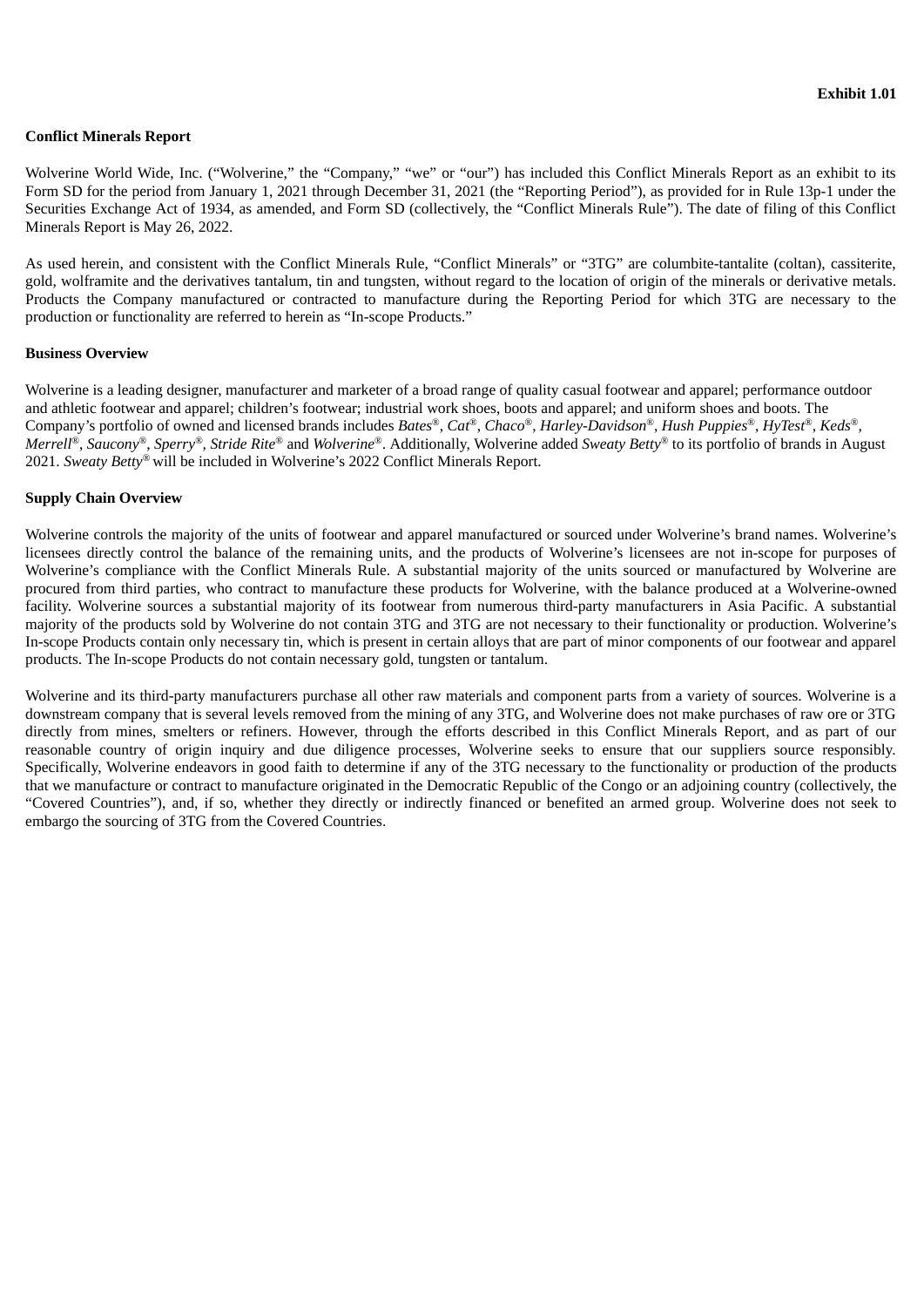## **Reasonable Country of Origin Inquiry (RCOI) and RCOI Results**

We reviewed our products and components, and the role that suppliers play throughout the product development, commercialization and manufacturing processes. As required by the Conflict Minerals Rule, Wolverine then conducted a reasonable country of origin inquiry ("RCOI") with respect to the necessary 3TG contained in our In-scope Products for 2021. We reached out to 274 Tier 1, Tier 2 and Tier 3 suppliers (including factories) that directly or indirectly provided finished products to Wolverine or components for finished products potentially containing 3TG in 2021. We utilized an internal online questionnaire based on the latest revision of the Conflict Minerals Reporting Template ("CMRT"), developed by the Conflict-Free Sourcing Initiative ("CFSI"), as the primary vehicle through which we conducted the RCOI with suppliers who provided components and products to Wolverine during 2021.

For our RCOI, to the extent applicable, we utilized the same processes and procedures as for our due diligence, in particular the first two steps of the OECD Guidance (as defined below) design framework, which are described below in this Conflict Minerals Report.

Pursuant to the Conflict Minerals Rule, based on the results of the RCOI, we conducted due diligence for 2021. These due diligence efforts are discussed below in this Conflict Minerals Report.

### **Due Diligence Structure**

We designed our due diligence to conform, in all material respects, to the Organization for Economic Co-operation and Development Due Diligence Guidance for Responsible Supply Chains of Minerals from Conflict-Affected and High-Risk Areas, including the Supplement on Tin, Tantalum and Tungsten and the Supplement on Gold (Third Edition) (the "OECD Guidance"). The OECD Guidance provides a five-step framework for supply-chain management. Wolverine has summarized certain elements of our program below, with the headings conforming to the five steps of the framework outlined in the OECD Guidance.

*Establish strong company management systems.*

- A team of senior legal, compliance and sourcing staff is charged with managing our 3TG compliance strategy. Leadership of the compliance program resides with our Vice President, Product Integrity.
- Wolverine uses a third-party software system to distribute and procure responses to the CMRTs. This enables Wolverine to more effectively gather and maintain supply chain information and records relating to 3TG due diligence. These records are maintained for at least five years.
- Wolverine's direct suppliers are expected to provide various compliance documentation and information, including 3TG sourcing information, to Wolverine pursuant to a Manufacturer's Purchase Agreement.
- Wolverine provides an email address and reporting website and hotline that employees, suppliers and others can use to report issues relating to Wolverine processes, programs and reporting relating to 3TG. Issues may be reported through www.WolverineReportLine.com. The foregoing serve as our grievance mechanism.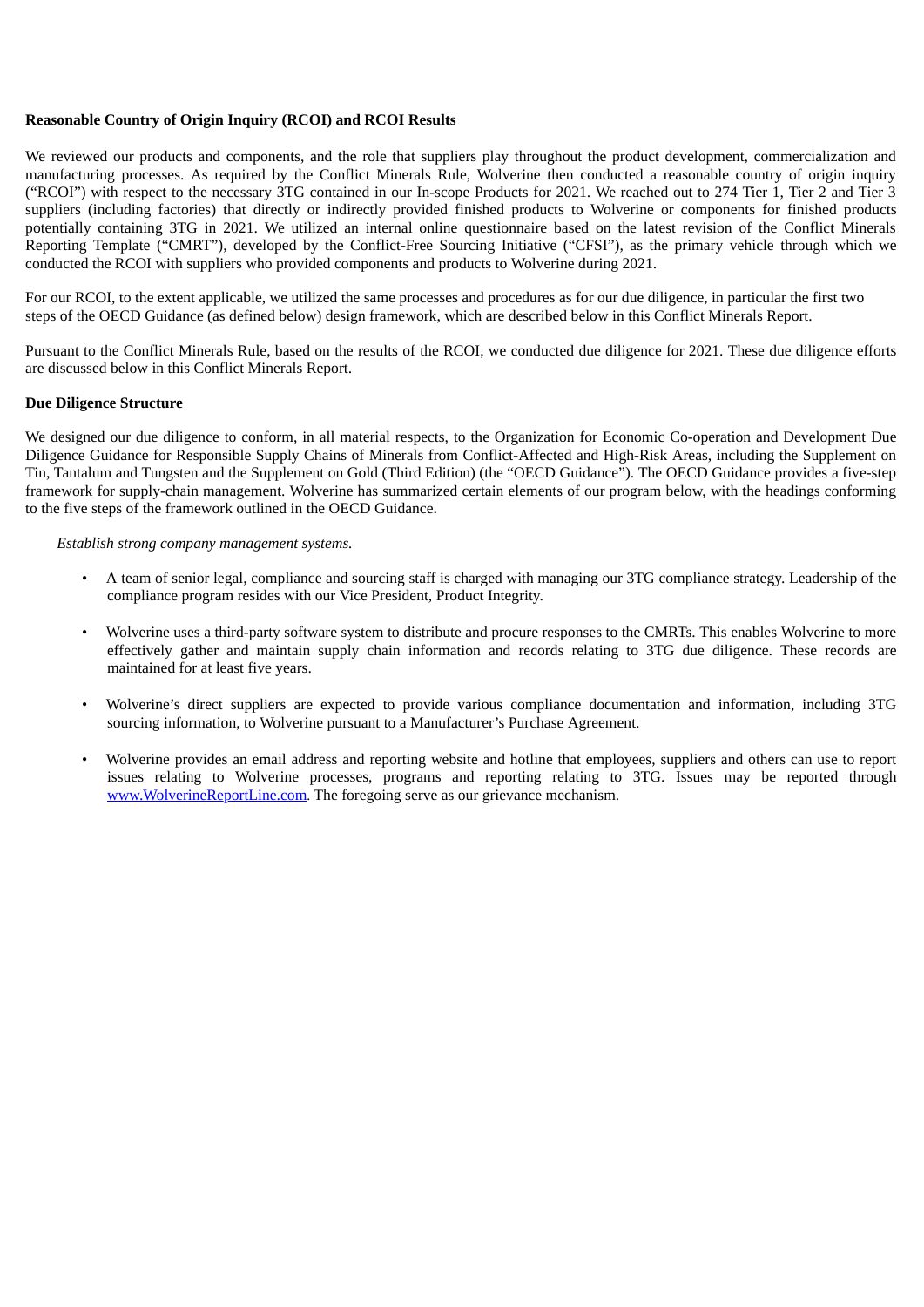*Identify and assess risk in the supply chain.*

- Wolverine reviews responses to the CMRTs and follows up with suppliers who do not respond, whose response is incomplete, or whose response indicates that the supplier sourced a necessary 3TG from a Covered Country. We also follow up with other suppliers where we deem appropriate.
- We review any smelter and refiner information provided by suppliers and compare responses to the list of processing facilities made available by the U.S. Department of Commerce and the CFSI.
- Based on the information furnished by our suppliers and other information known to us, we assess the risks of adverse impacts.

*Design and implement a strategy to respond to identified risks.*

- Findings of the supply chain risk assessment are reported to Wolverine's General Counsel.
- Wolverine addresses identified risks on a case-by-case basis so Wolverine can tailor its response to the risks identified.

*Carry out independent third-party audit of supply chain due diligence.*

• To the extent suppliers identify smelters or refiners, Wolverine reviews and utilizes information made available by the CFSI concerning independent third-party audits of smelters and refiners. As discussed above, we do not have direct relationships with smelters or refiners, and we do not perform direct audits of these entities' supply chains for Conflict Minerals.

## *Report annually on supply chain due diligence.*

• We file a Form SD and a Conflict Mineral Report with the SEC each year and make such filing available on Wolverine's website.

#### **Due Diligence Program Execution**

Wolverine identified and sent CMRTs to 274 Tier 1, Tier 2 and Tier 3 suppliers (including factories) that supplied footwear, apparel, accessories, and other products and related components for 2021. These suppliers either supplied finished products or components directly to Wolverine or its customers on behalf of Wolverine or supplied finished products to a third party that provided the finished products or components to Wolverine or its customers. Wolverine received completed CMRTs from suppliers representing approximately 99% of Wolverine's 2021 production units.

Wolverine reviewed supplier CMRT responses and followed up on inaccurate or incomplete responses as Wolverine otherwise deemed appropriate. Results of the review of final CMRT responses were summarized and reported to Wolverine's General Counsel, along with an overall assessment of the RCOI and due diligence process.